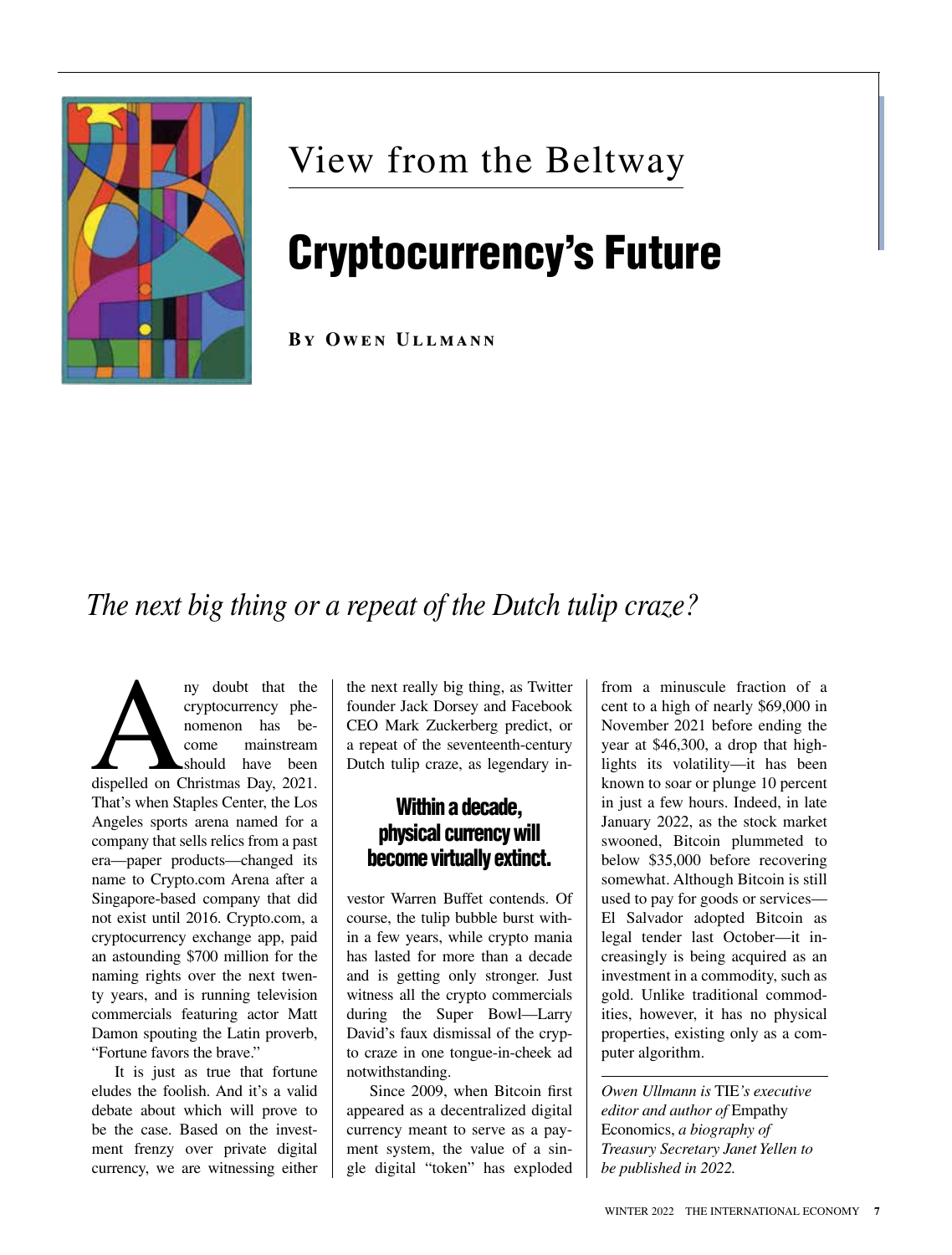Despite wild swings in prices, investors—apparently heeding Matt Damon's advice—have not been deterred from plowing mindboggling amounts of money into Bitcoin and the more than ten thousand other digi-

#### A November 2021 survey by the Pew Research Center found that 16 percent of Americans have used or traded cryptocurrencies.

tal currencies it has spawned. The total market cap of these currencies at one point in 2021 approached \$3 trillion, roughly equal to the market cap of Apple or Microsoft, though the crypto market cap had plunged in half during January's massive selloff. TripleA, a crypto exchange company, estimates there are more than 300 million investors worldwide. A November 2021 survey by the Pew Research Center found that 16 percent of Americans have used or traded cryptocurrencies, including 43 percent of men between the ages of 18 and 29.

Clearly, the crypto market can no longer be ignored or viewed as a niche investment, which is why governments around the world have become so nervous. And for good reason. A major appeal of cryptocurrencies like Bitcoin is that it is a decentralized system independent of governments or traditional financial intermediaries such as commercial banks. Traders can remain anonymous and transactions are verified through a revolutionary software



**The Future of Money: How the Digital Revolution Is Transforming Currencies and Finance** *by Eswar Prasad (Belknap Press, 2021).*

#### Banks Beware

66 There is potential for improving international payment systems. Right now, international payments are beset by a variety of impediments in terms of cost, the speed with which transactions can be executed, and the inability to track those transactions in real time. Private stablecoins could make cross-border payments much more efficient. One could imagine CBDC (central bank digital currency) maturing into that role, as well, although many countries issuing CBDC are talking now about only domestic objectives.

"Commercial banks are going to face a lot more competition in some areas, especially international payments, where multinational banks now collect very significant fees. If CBDC were to take the form of accounts at a central bank, you could see the risk of commercial bank deposits flowing to the central banks. So, it's going to be a very challenging environment for commercial banks."

*—E. Prasad*

system pioneered by Bitcoin that is known as a "blockchain."

Essentially, a blockchain is a public ledger of transactions that can be viewed by anyone who downloads the open-source software and connects to a network of computers that confirms the date, amount, and user IDs of every transaction. Bitcoins are awarded to the first computer that is acknowledged by the network to have verified a series—or "block"—of transactions that are added to the public ledger—or "chain." This is called "mining," which can be very rewarding given the current price of Bitcoin, but it also is very time-consuming and uses an enormous amount of energy. Elon Musk had been a big Bitcoin booster but has soured on it because of the energy drain. Bill Gates is a detractor for the same reason. Nonetheless, the technology so far has proven to be impervious to hacks, so the transactions are irreversible and permanent for all to see. That is why an intermediary is not required to verify ownership and values.

The idea of a trustworthy, lowcost system with anonymous users beyond the control or peering eyes of governments lures those distrustful of authority or policies that inflate the value of national currencies. But those are the same reasons the system draws criminal elements, such as money launderers and ransomware hackers who cripple computer systems and demand millions in cryptocurrency to remove the damaging viruses they planted.

Many investors still are willing to pay a fee to use intermediaries as a convenience because there are some clear disadvantages to using a decentralized system. One is the length of time it takes a decentralized network of computers to confirm a transaction, a risk when trading something so volatile. There's also the problem of keeping a user's "key" in a safe place so no one else can access the account. Bitcoin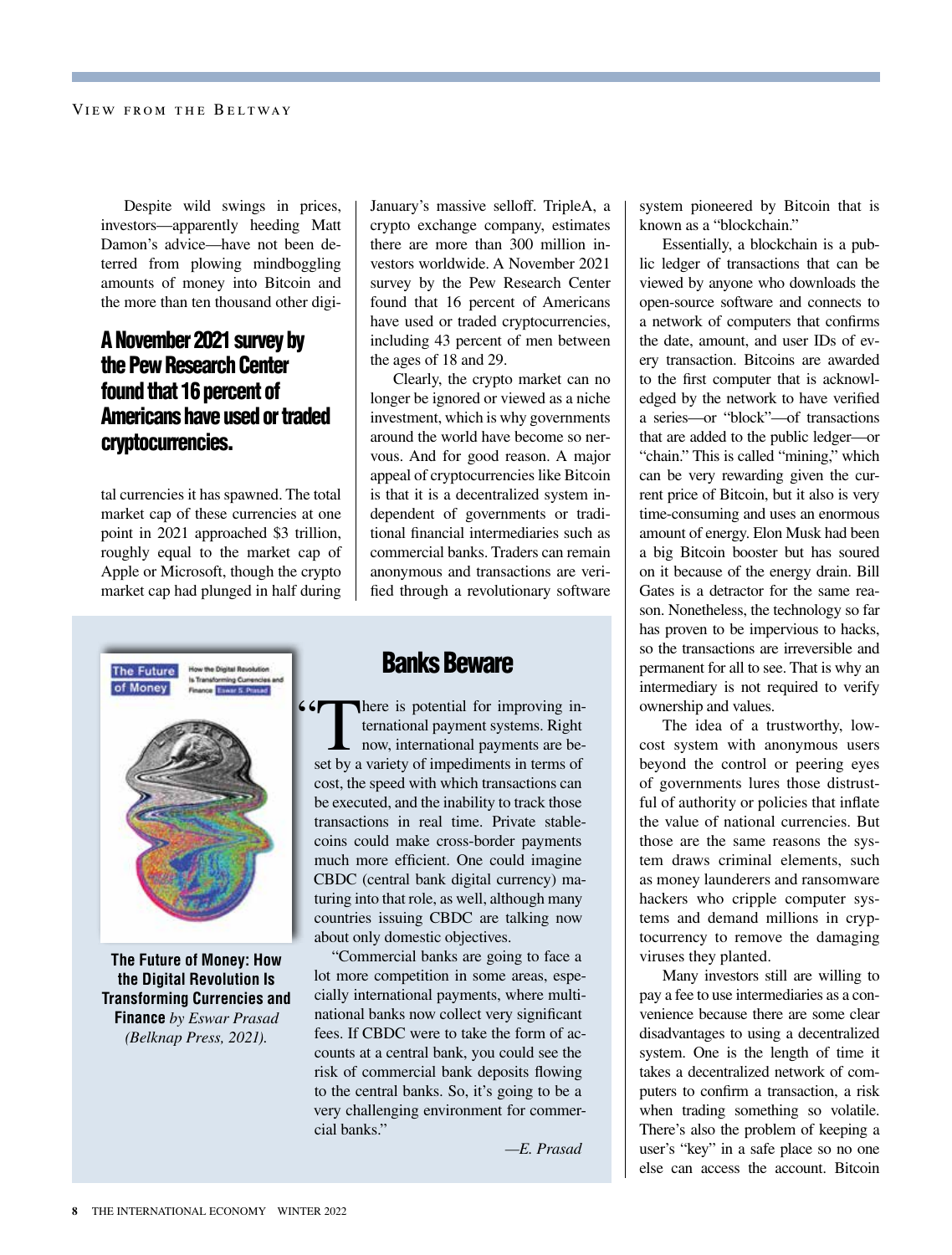issues a key composed of 64 numbers and letters in random order, and there have been many publicized cases of Bitcoin owners who have lost fortunes worth as much as \$500 million because they lost their keys and have no other way to access their account.

The crypto market has addressed the volatility problem by issuing "stablecoins" that are pegged to an asset such as a national currency, a com-

#### Cybercurrency has become the latest speculative gamble among major players. Studies found that ten thousand investors owned one-third of all digital currency, and that transactions of more than \$10 million accounted for more than 60 percent of trades in the spring of 2021.

modity, or other cryptocurrency. The idea is to make it a viable medium of exchange by reducing wild price swings, though stablecoins pegged to a national currency seem to undercut the original attraction of a currency disconnected from any government. This market, barely five years old, has taken off, with dozens of companies sprouting up with a combined market cap that has rocketed above \$100 billion in the past year. It also has gotten a lot of attention from the U.S. government, which—no surprise—wants congressional authority to regulate it.

A November 2021 report by the President's Working Group on Financial Markets, which includes the Treasury Department and the FDIC, concluded that stablecoins "could support faster, more efficient, and more inclusive payments options" but only if well-designed and "appropriately regulated." The report cited risks such as volatility from speculative trading,

a lack of transparency, fraud that includes market manipulation and insider trading, increased criminal activity, and threats to the broader financial system because of complex trades and significant amounts of leverage that could cause a crisis if prices crash and there is a run on under-capitalized crypto brokers.

Federal regulators feel they were burned by failing to regulate the ballooning over-the-counter derivatives market, which came under federal supervision only after derivatives contributed to the 2007–2009 market crash. The financial regulators don't want to make the same mistake again and have asked Congress for authority to regulate issuers of stablecoins as if they are banks or other financial institutions that must meet capital requirements.

At the same time, crypto traders face new reporting requirements under the infrastructure bill President Biden signed into law in November 2021. Such moves to increase transparency and allow the government's nose under the tent may well cause cryptocurrencies to lose some of their luster with users.

The crypto market also is facing competition from national governments, which are taking steps to is-

#### At the same time, crypto traders face new reporting requirements under the infrastructure bill President Biden signed into law in November 2021.

sue their own digital currencies. The Bahamas and Nigeria already have adopted such currencies. Last fall, China banned all private crypto transactions and is rushing to develop its own digital currency. No surprise there since the communist government won't tolerate any market it can't control. Now it is rushing to develop its own replacement for traditional currency. The U.S. Federal Reserve is studying the issue but moving more cautious-

#### Digital currencies backed by central banks offer the prospect of fast and verifiable transactions and low costs.

ly. On March 9 of this year, President Biden issued an executive order authorizing the U.S. government to formulate a plan for issuance of a digital currency.

Digital currencies backed by central banks offer the prospect of fast and verifiable transactions and low costs, particularly for all those consumers who don't have bank accounts. There are an estimated fourteen million in the United States who don't use banks, and they would reap significant savings if they could transfer money cheaply without paying hefty fees charged by companies such as Western Union to wire money or cash paychecks.

"If a central bank issues a digital currency, the user case for the stablecoin will be much weaker," said Eswar S. Prasad, an economics professor at Cornell University and a senior fellow at the Brookings Institution. "About 5 percent of households in the United States are either unbanked or underbanked, according to the FDIC. This means that there is potential for improving domestic payment systems."

"Even more importantly, there is potential for improving international payment systems," added Prasad, author of a new book, *The Future of Money: How the Digital Revolution Is Transforming Currencies and Finance.* "Right now, international payments are beset by a variety of impediments in terms of cost, the speed with which transactions can be executed, and the inability to track those transactions in real time. Private stablecoins could make cross-border